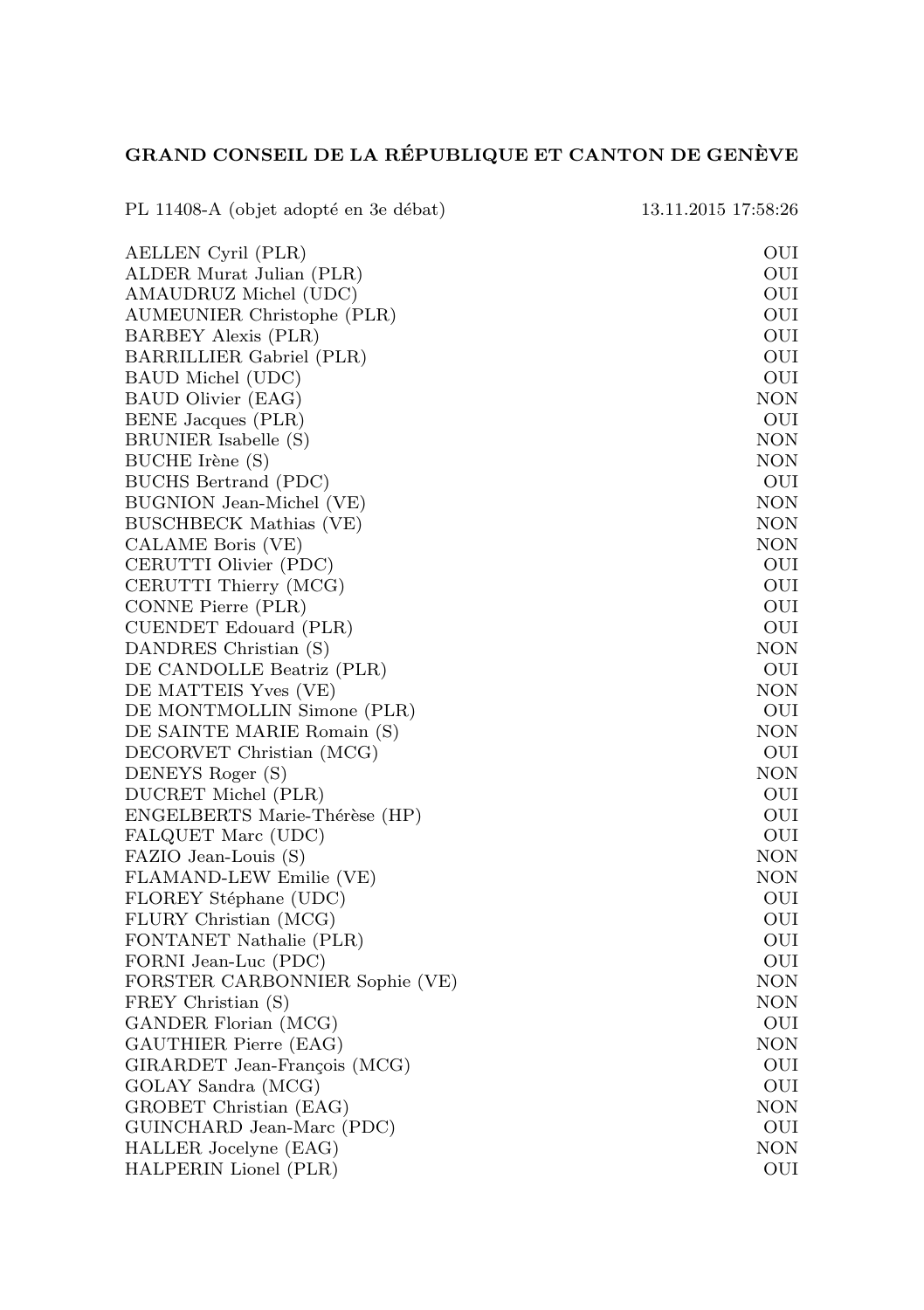| HILTPOLD Serge (PLR)                | OUI        |
|-------------------------------------|------------|
| HIRSCH Béatrice (PDC)               | OUI        |
| HOHL Frédéric (PLR)                 | OUI        |
| <b>IVANOV</b> Christo (UDC)         | OUI        |
| JEANNERET Claude (MCG)              | OUI        |
| KLOPFENSTEIN BROGGINI Delphine (VE) | NON        |
| KLOPMANN Sarah (VE)                 | <b>NON</b> |
| LANCE François (PDC)                | OUI        |
| LATHION Jean-Charles (PDC)          | OUI        |
| LEFORT François (VE)                | NON        |
| LEYVRAZ Eric (UDC)                  | OUI        |
| LUSSI Patrick (UDC)                 | OUI        |
| MAENDLY Norbert (UDC)               | OUI        |
| MAGNIN Danièle (MCG)                | OUI        |
| MARTI Caroline (S)                  | NON        |
| MEDEIROS Carlos (MCG)               | OUI        |
| MEISSNER Christina (UDC)            | OUI        |
| METTAN Guy (PDC)                    | OUI        |
| MIZRAHI Cyril (S)                   | NON        |
| MONTANT Bénédicte (PLR)             | OUI        |
| MOYARD Salima (S)                   | NON        |
| ORSINI Magali (EAG)                 | <b>NON</b> |
| PAGANI Rémy (EAG)                   | NON        |
| PERLER Frédérique (VE)              | NON        |
| PFEFFER André (UDC)                 | OUI        |
| PISTIS Sandro (MCG)                 | OUI        |
| PYTHON André (MCG)                  | OUI        |
| RAPPAZ Henry (MCG)                  | OUI        |
| RIEDWEG Bernhard (UDC)              | OUI        |
| ROMAIN Jean (PLR)                   | OUI        |
| ROSET Martine (PDC)                 | OUI        |
| SANCHEZ Jean (MCG)                  | OUI        |
| SAUDAN Patrick (PLR)                | OUI        |
| SCHNEIDER HAUSSER Lydia (S)         | NON        |
| SELLEGER Charles (PLR)              | OUI        |
| SOBANEK Marion (S)                  | <b>NON</b> |
| SORMANNI Daniel (MCG)               | OUI        |
| SPUHLER Pascal (MCG)                | OUI        |
| STAUFFER Eric (MCG)                 | OUI        |
| VALIQUER GRECUCCIO Nicole (S)       | <b>NON</b> |
| VANEK Pierre (EAG)                  | <b>NON</b> |
| VELASCO Alberto (S)                 | NON        |
| VOUMARD Jean-Marie (MCG)            | OUI        |
| VUILLOD Georges (PLR)               | OUI        |
| WENGER Salika (EAG)                 | NON        |
| WENGER Thomas (S)                   | <b>NON</b> |
| WICKY Raymond (PLR)                 | OUI        |
| ZACHARIAS Ronald (MCG)              | OUI        |
| ZAUGG Christian (EAG)               | NON        |
|                                     |            |